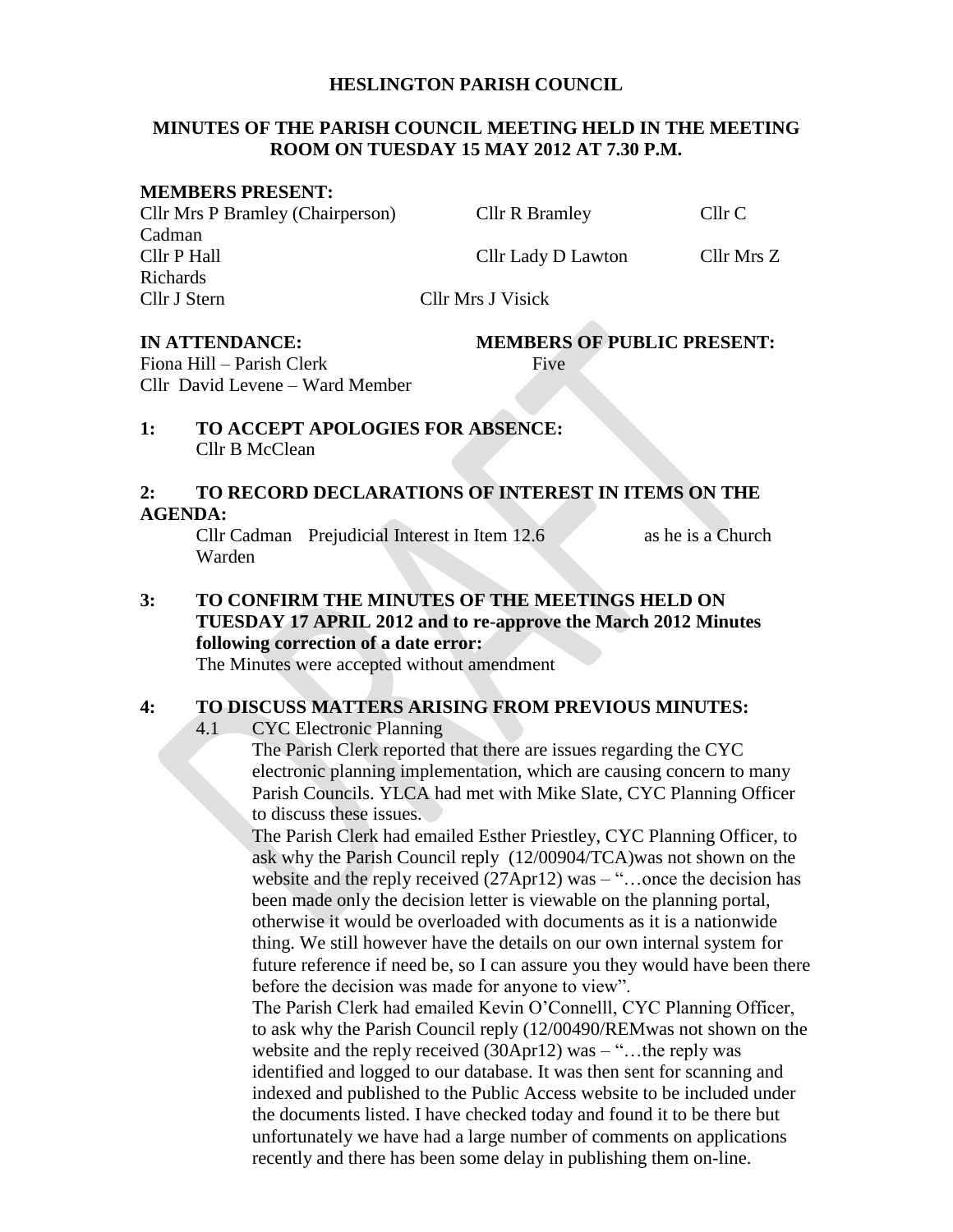However, it may be that when the Councillors looked at the public access website they expected to find the comments under the tab marked consultation comments, but these are only populated by comments received using the public access comments service. As your comments were received by email they have been included under the documents listed tab".

The Parish Clerk had received an email from Diane Wilkinson, CYC asking Parish Councils to complete a short survey questionnaire regarding electronic planning implementation, which she had completed online. The Parish Clerk reported that Cllr P Dougherty, Strensall Ward Cllr had exchanged emails with Fred Weeks, CYC Planning, expressing his concern for the ongoing issues.

- 4.2 Standard Response to York University Planning Applications The Parish Council discussed this and decided not to use standard responses.
- 4.3 Fly-posting/Banners/Planters/Litter Bins around village The Parish Clerk had written a letter to Rachel Stewart, Street Environment Officer, CYC expressing disappointment at the amount of (these items) around the village. She had exchanged numerous emails with Cllr stern and the Parish Clerk detailing the procedures she needed to follow. The Parish Council decided to see what they could do, so the Parish Clerk was asked to write as follows:

ToHead Offices and Heslington Branches of HSBC, Lloyds TSB and Natwest (Not Barclays) – regarding their litter bins

To the Charles XIII Public House – regarding the banner

To the Deramore Public House – regarding the A boards

To Browns, Jones and Post Office – regarding A boards

The Parish Clerk would draft a letter and forward to the Chairperson prior to sending

Unanimously agreed, proposed: Cllr Stern, seconded: Cllr Cadman

- 4.4 Local Government Boundary Review This had been discussed at length during the Annual Parish meeting. The Parish Council asked the Parish Clerk to write to Andrew Flecknor, CYC thanking him for attending the meeting and asking him to record the exception circumstances of the students who are only in parish for six months of the year.
- 4.5 Empowerment of Town/Parish Councils The Parish Clerk had circulated around Parish Councillors the YLCAWhite Rose Update (March/April 2012) which gave information of the Early Day Motion: Planning Appeals by Local Councils. YLCA wanted to make member councils aware of this Motion as they may wish to lobby their MP's to support this. The Parish Council agreed this was the best course of action and asked the Parish Clerk to write to the MP
- 4.6 Control of geese around York University The Parish Clerk advised that no response had been received to the letter dated 27 April 2012
- 4.7 Fly-tipping heaps in gateways along Low Lane Cllr McClean had emailed (02May12) Rachel Stewart who said she would visit the area and arrange for the rubbish to be removed. The Parish Council discussed this and soon realized that there could be some confusion over the road names, so the Parish Clerk was asked to contact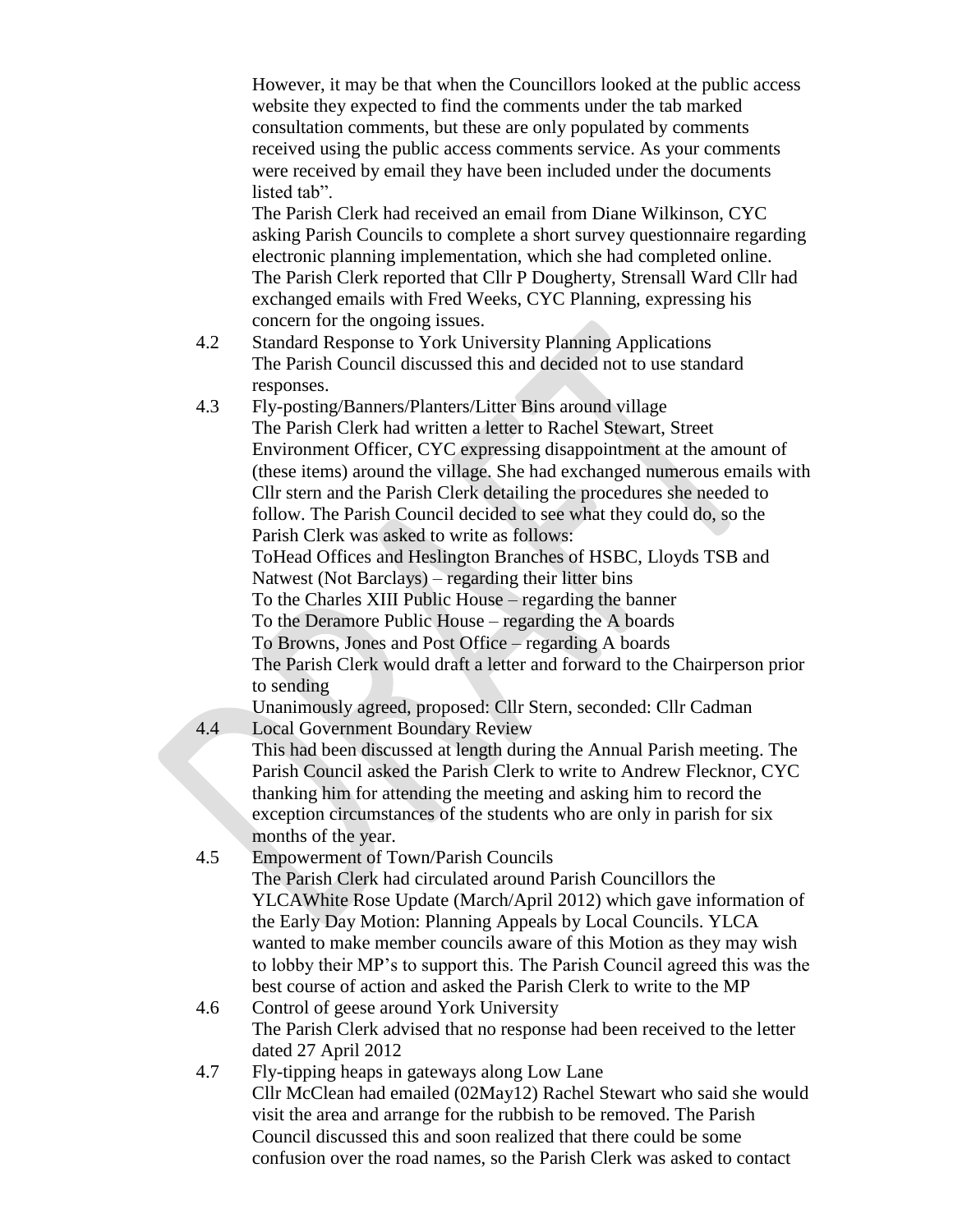CYC again suggesting two rubbish collections; one from the mini roundabout continuing along Common Lane, Long Lane, and Langwith Stray and the second past the Crescent down Low Road to the far end and to include Green Lane. Cllr Visick would attend a site meeting if necessary.

4.8 Proposed road changes University Road/Field Lane The Parish Clerk had emailed David Mercer, CYC (01May12) who advised – "With regards the University Road Scheme, were are currently considering alternatives to the option put forward at the recent Parish Council and Heslington Forum meetings taking account of the comments received at those meetings. For example, we are considering options that include a route for cyclists across Church Field. I am also awaiting the results of Aecom's most recent traffic survey (March) and aim to compare the results against those of recent years' surveys, to determine the impact of the Deans Acre link road. As the options are still being developed, not details are being made public yet".

#### **5. TO DISCUSS, IF NECESSARY, LONG-STANDING MATTERS:**

- 5.1 Highway Matters
	- Cllr Levene reported that he –
	- had reported the sinking road near the Deramore Public House

- had the private parking stopped in the service layby near the supermarket on University Road

- had requested resurfacing along Common Lane/Long lane/Langwith Lane

- is working to get the shuttle bus route change

- will endeavor to get the road sign, in the wrong place, moved from Field Lane

- would find out who chose the name of Church Lane

## 5.2 University of York/Campus 3/Heslington East

- The Parish Clerk had circulated around Parish Councillors the CYC document "Draft Controlling the Concentrating of Houses in Multiple Occupation, Supplementary Planning Document (April 2012). The Parish Council were of the opinion that this was a good document, but was too late as it is not retrospective. However, Cllr Stern had exchanged numerous emails with Frances Sadler, Development Officer, CYC trying to point out that he thought that paragraph 5.7 should have or NOT and against each option, or all conditions will apply at the same time?! Francess Sadler, CYC did not agree, so not progress was made!
- 5.3 Elvington

#### NTR

5.4 Heslington Village Website

Cllr Mrs Bramley reported that Cllr McClean had undergone some training with Andy Collingwood and was now uploading agendas, minutes and the newsletter.

5.5 Parish Newsletter NTR

### **6: TO RECEIVE ANY MATTERS RAISED BY MEMBERS OF PUBLIC:**

University student anti-social behavior was discussed. Cllr Levene was trying to get a night watchman scheme up and running.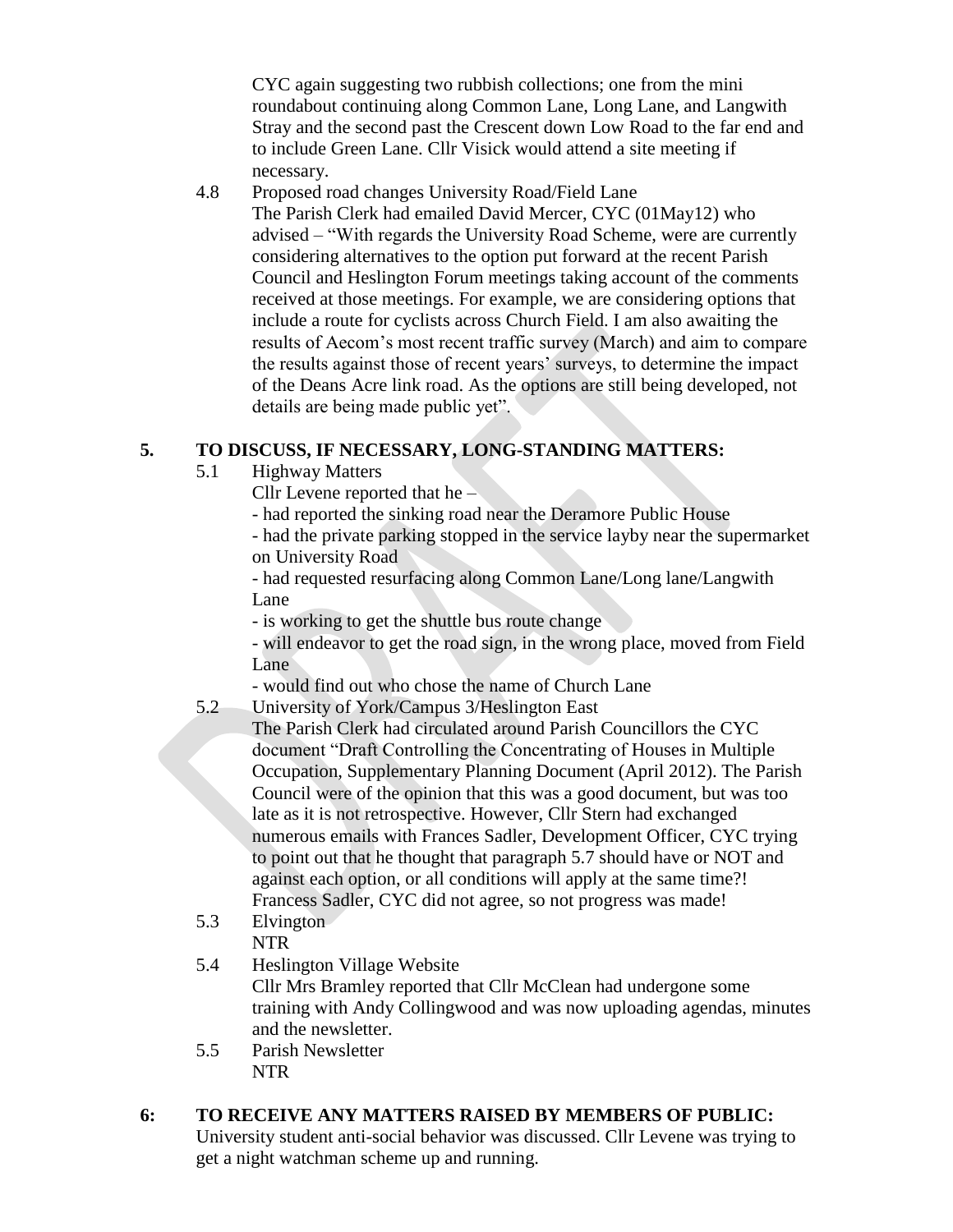# **7: TO REPORT AND MAKE RELEVANT RECOMMENDATIONS ON NEW PLANNING APPLICATIONS:**

- 7.1 12/01334/TCA Brooklands, School Lane, Heslington The Parish Council unanimously agreed that they had no objections
- 7.2 12/01335/TCA Fairfield, School Lane, Heslington The Parish Council unanimously agreed that they had no objections
- 7.3 12/01487/NONMAT Market Square, Vanbrugh Way, Heslington The Parish Council asked the Parish Clerk to write to CYC Planning to advise them that they expect to see a full planning application as the planning officers recommended.
- 7.4 12/01242/REMM University of York The Parish Council unanimously agreed to respond as follows:
	- a) There should be NO additional car parking. The Parish Council has no objection to exchanging one site for another but there must be no net additions.
	- b) The parking by permit on Goodricke Lane is stopped apart from taxi drop-offs and registered disabled users. No permits must be issued for this area.
	- c) The parking in the new car park must be strictly and exclusively for staff working in The Catalyst and Springboard.

# **8: TO REPORT PLANNING DECISIONS BY CITY OF YORK COUNCIL:**

8.1 11/03313/FUL University of York Approval 8.2 12/00490/REM University of York Approval 8.3 12/00578/FUL University of York Approval 8.4 12/00927/LBC Lord Deramores Primary School Approval

# **9: TO RECEIVE REPORTS FROM REPRESENTATIVES OF FOLLOWING OUTSIDE BODIES:**

| 9.1 | Ward Cllr David Levene                                                |
|-----|-----------------------------------------------------------------------|
|     | NTR in addition to what had already been discussed                    |
| 9.2 | North Yorkshire Police                                                |
|     | <b>NTR</b>                                                            |
| 9.3 | <b>Yorkshire Local Councils Association</b>                           |
|     | The York Branch Annual Meeting will be held on Thursday 31 May 2012   |
|     | at 7.00 p.m. in the Folk Hall, New Earswick.                          |
| 9.4 | <b>Heslington East Community Forum</b>                                |
|     | <b>NTR</b>                                                            |
| 9.5 | Good Neighbourhood Forum                                              |
|     | The Parish Clerk had circulated around Parish Councillors the Meeting |
|     | Notes from 12 March 2012, along with Major Event – Big D Notes of     |
|     | Meeting and Woodstock Notes                                           |
| 9.6 | <b>Ouse and Derwent Drainage Board</b>                                |
|     | <b>NTR</b>                                                            |
| 9.7 | Sportsfield                                                           |
|     | <b>NTR</b>                                                            |
| 9.8 | <b>York Environment Forum</b>                                         |
|     | NTR                                                                   |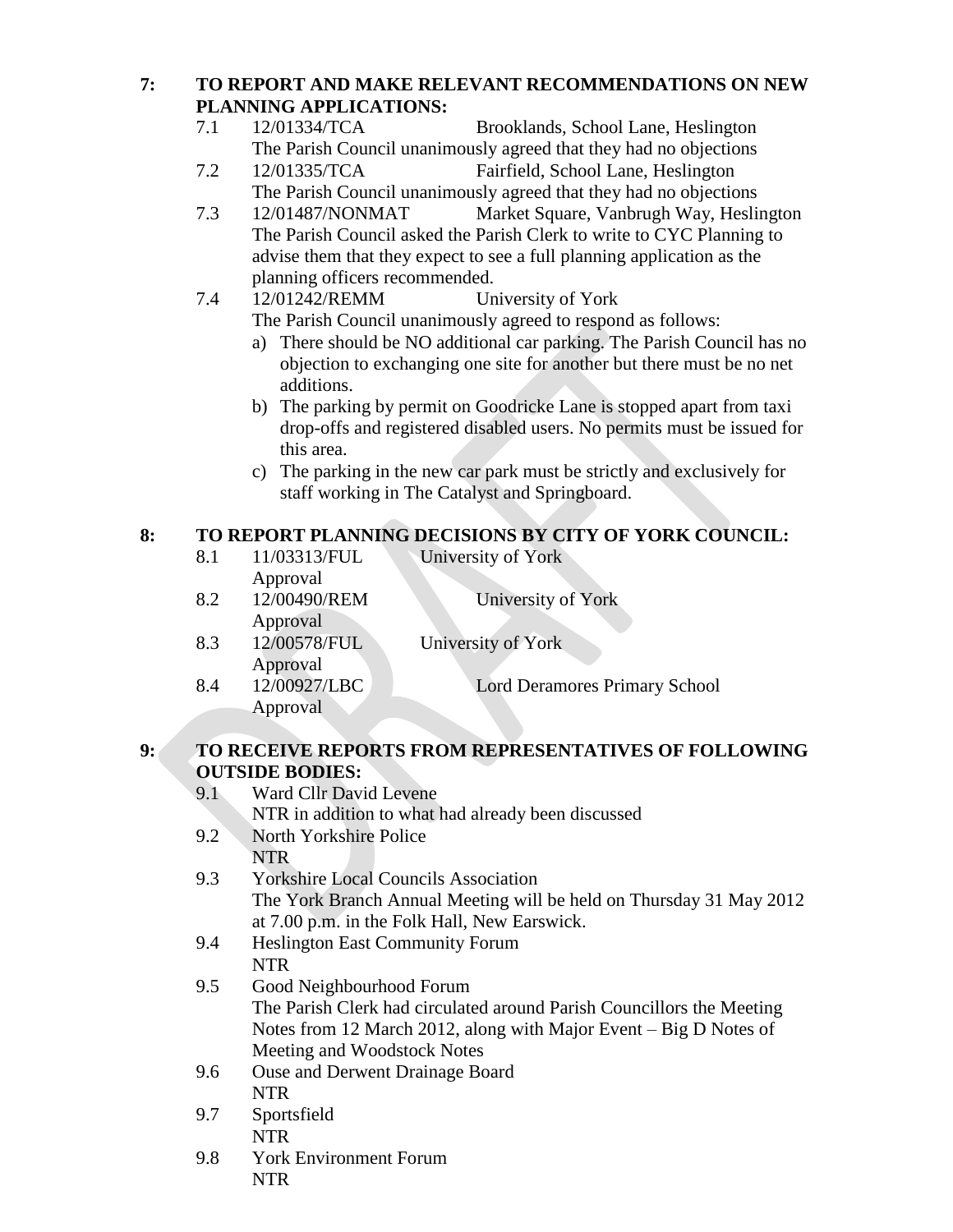- 9.9 Alms Houses NTR
- 9.10 Elvington NTR

#### **10: TO REPORT ANY NEW CORRESPONDENCE RECEIVED BY THE COUNCIL:**

10.1 CYC Tree Pruning, Main Street, Heslington

This item was deferred until the next meeting when Cllr McClean would be present

CYC Standards Committee:

The Parish Clerk advised that the number of seats available and the number of nominated councils was the same so the selection process was uncontested. The councils and councillors are:

Copmanthorpe Parish Council Cllr Glyn Simpson Dunnington Parish Council Cllr Dennis Martin New Earswick Parish Council Cllr Don Crawford

# **11: TO REPORT MATTERS RAISED BY MEMBERS:**

11.1 Boss Lane, Flooding

Cllr Mrs Lawton had met with Thomas Campion, Halifax Estates and was awaiting his response

# **12: TO DISCUSS FINANCIAL MATTERS AND MATTERS RAISED BY PARISH CLERK/RESPONSIBLE FINANCIAL OFFICER:**

12.1 Bookkeeping records for year ending 31Mar13 to date The Parish Clerk circulated copies around Parish Councillors 12.2 To conduct Internal Control Check(s) None

12.3 Certificate in Local Council Administration (CiLCA) 2008:

The Parish Clerk advised that her portfolio had passed

12.4 Localism Act – The General Power of Competence (GPC) The Parish Clerk had circulated around Parish Councillors the YLCA White Rose Update (March/April 2012) which gave information of this topic. YLCA will be offering training for Councillors and Clerks in the near future. There are two criteria, which Parish Councils MUST fulfill:

- a) Two-thirds of the total number of members must have been declared elected Seven of the nine Parish Councillors were elected (Cllrs Cadman and Hall were co-opted) means this criteria is fulfilled.
- b) The clerk must hold at least one of the sector-specific qualifications (CiLCA 2012 including the new section 7), so the Parish Clerk is looking into completing the single module to upgrade the CiLCA 2008 to CiLCA 2012.

When both criteria are filled the Parish Council can decide to use the GPC. 12.5 Parish Council Archiving

The Parish Clerk had sorted through the archiving. The planning applications were placed in number order and applications not belonging to Heslington PC had been returned to the correct (Bilborough, Barlow, Church Fenton, Cliffe, Heck, Thorpe Willoughby and Womersley) Parish Councils! These would be placed in the bottom drawer of the filing cabinet along with packs regarding CYC LDF March 2008, Terry Development Brief and Elvington Air Field Documentations.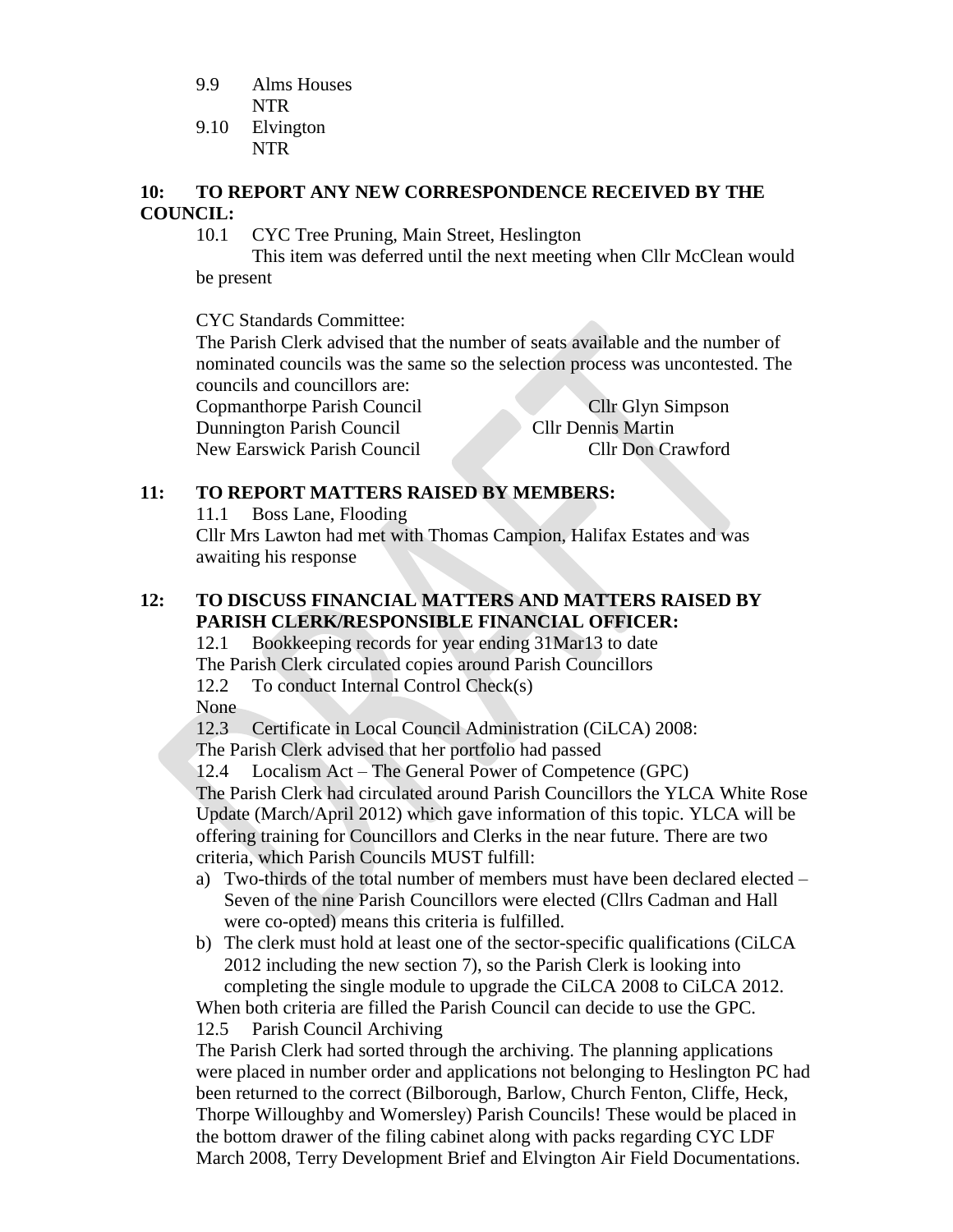In the top drawer of the filing cabinet would be two Minute Books dated May 1975 – March 1989, two cash books dated 1994-2009 and files with bookkeeping and minutes for each year from 2001 to present. Finally, there are two boxes of "miscellaneous" papers, which the Parish Clerk has yet to sort through. 12.6 Grant request from Heslington Church This was deferred until the next meeting.

12.7 HMRC Employer Registration

Heslington Parish Council was now a registered employer with HMRC and their employer PAYE reference is 475/EA71892 and their 13 character accounts office reference is 475PQ00335210.

12.8 To approve the following invoices for payment:

(i) Parish Clerk Salary Pay slip and timesheet circulated around Parish Councillors (ii) Parish Clerk Expenses Invoice and list circulated around Parish Councillors (iii) Heslington Sportfield Management Comm Grant (Agreed 15Nov11) £2500.00 Extract from Minutes dated 15Nov11 circulated around Parish Councillors

#### **13: TO CONFIRM THE DATES OF THE FUTURE MEETINGS ON TUESDAYS AT 7.30 P.M. IN THE MEETING ROOM AS:** 19 June 2012

| $17 \text{ J}$ unc $2012$ |                  |                   |
|---------------------------|------------------|-------------------|
| 17 July 2012              | 21 August 2012   | 18 September 2012 |
| 16 October 2012           | 20 November 2012 | 18 December 2012  |